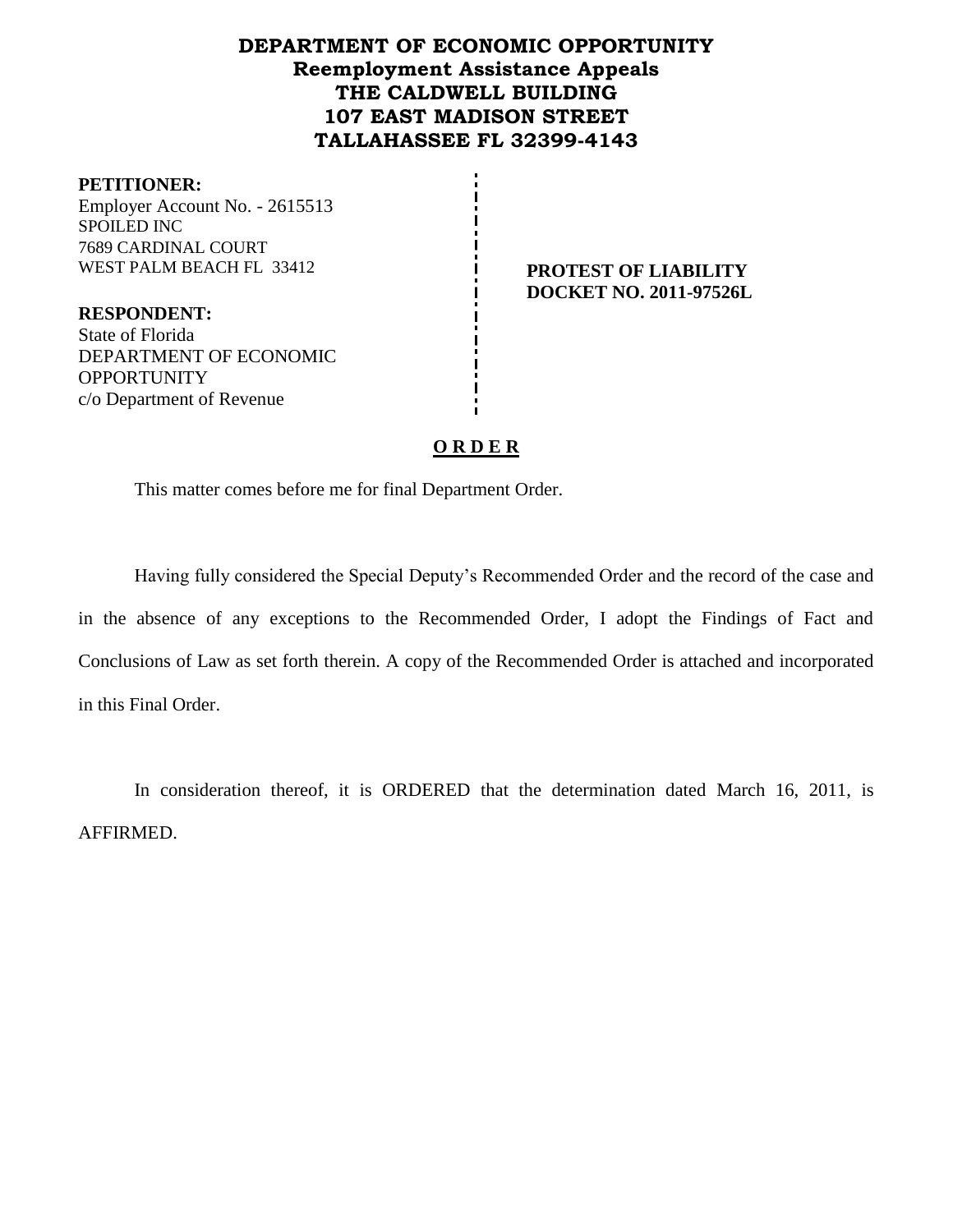#### **JUDICIAL REVIEW**

Any request for judicial review must be initiated within 30 days of the date the Order was filed. Judicial review is commenced by filing one copy of a *Notice of Appeal* with the DEPARTMENT OF ECONOMIC OPPORTUNITY at the address shown at the top of this Order and a second copy, with filing fees prescribed by law, with the appropriate District Court of Appeal. It is the responsibility of the party appealing to the Court to prepare a transcript of the record. If no court reporter was at the hearing, the transcript must be prepared from a copy of the Special Deputy's hearing recording, which may be requested from the Office of Appeals.

Cualquier solicitud para revisión judicial debe ser iniciada dentro de los 30 días a partir de la fecha en que la Orden fue registrada. La revisión judicial se comienza al registrar una copia de un *Aviso de Apelación* con la Agencia para la Innovación de la Fuerza Laboral [*DEPARTMENT OF ECONOMIC OPPORTUNITY]* en la dirección que aparece en la parte superior de este *Orden* y una segunda copia, con los honorarios de registro prescritos por la ley, con el Tribunal Distrital de Apelaciones pertinente. Es la responsabilidad de la parte apelando al tribunal la de preparar una transcripción del registro. Si en la audiencia no se encontraba ningún estenógrafo registrado en los tribunales, la transcripción debe ser preparada de una copia de la grabación de la audiencia del Delegado Especial [*Special Deputy*], la cual puede ser solicitada de la Oficina de Apelaciones.

Nenpòt demann pou yon revizyon jiridik fèt pou l kòmanse lan yon peryòd 30 jou apati de dat ke Lòd la te depoze a. Revizyon jiridik la kòmanse avèk depo yon kopi yon *Avi Dapèl* ki voye bay DEPARTMENT OF ECONOMIC OPPORTUNITY lan nan adrès ki parèt pi wo a, lan tèt *Lòd* sa a e yon dezyèm kopi, avèk frè depo ki preskri pa lalwa, bay Kou Dapèl Distrik apwopriye a. Se responsabilite pati k ap prezante apèl la bay Tribinal la pou l prepare yon kopi dosye a. Si pa te gen yon stenograf lan seyans lan, kopi a fèt pou l prepare apati de kopi anrejistreman seyans lan ke Adjwen Spesyal la te fè a, e ke w ka mande Biwo Dapèl la voye pou ou.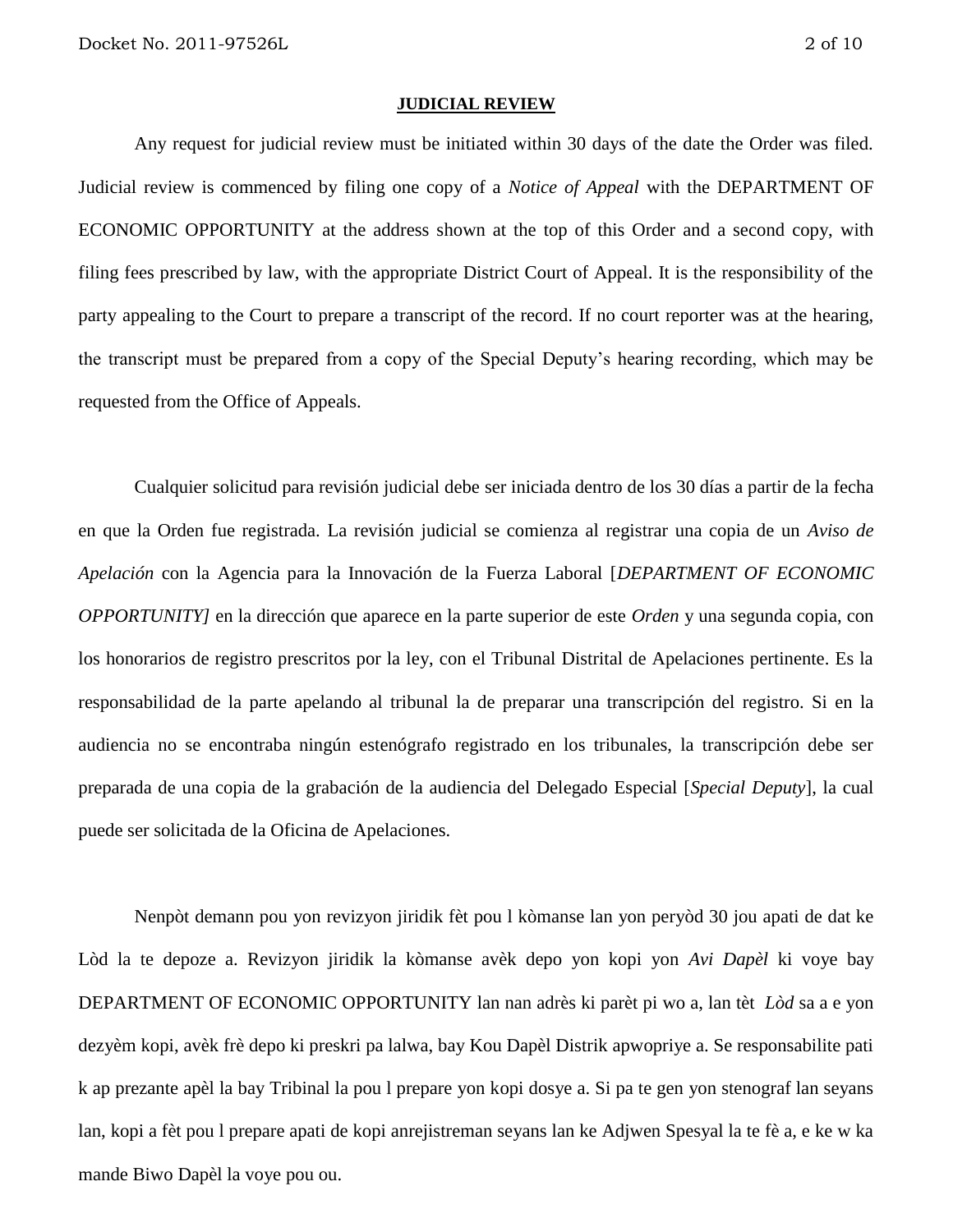DONE and ORDERED at Tallahassee, Florida, this day of **July, 2012**.



Altemese Smith, Assistant Director, Reemployment Assistance Services DEPARTMENT OF ECONOMIC OPPORTUNITY

FILED ON THIS DATE PURSUANT TO § 120.52, FLORIDA STATUTES, WITH THE DESIGNATED DEPARTMENT CLERK, RECEIPT OF WHICH IS HEREBY ACKNOWLEDGED.

\_\_\_\_\_\_\_\_\_\_\_\_\_\_\_\_\_\_\_\_\_\_\_\_\_\_\_\_ \_\_\_\_\_\_\_\_\_\_\_\_ DEPUTY CLERK DATE

#### **CERTIFICATE OF SERVICE**

**I HEREBY CERTIFY that true and correct copies of the foregoing Final Order have been furnished to the persons listed below in the manner described, on the \_\_\_\_\_\_\_ day of July, 2012**.

Shmun 12.Z

SHANEDRA Y. BARNES, Special Deputy Clerk DEPARTMENT OF ECONOMIC OPPORTUNITY Reemployment Assistance Appeals 107 EAST MADISON STREET TALLAHASSEE FL 32399-4143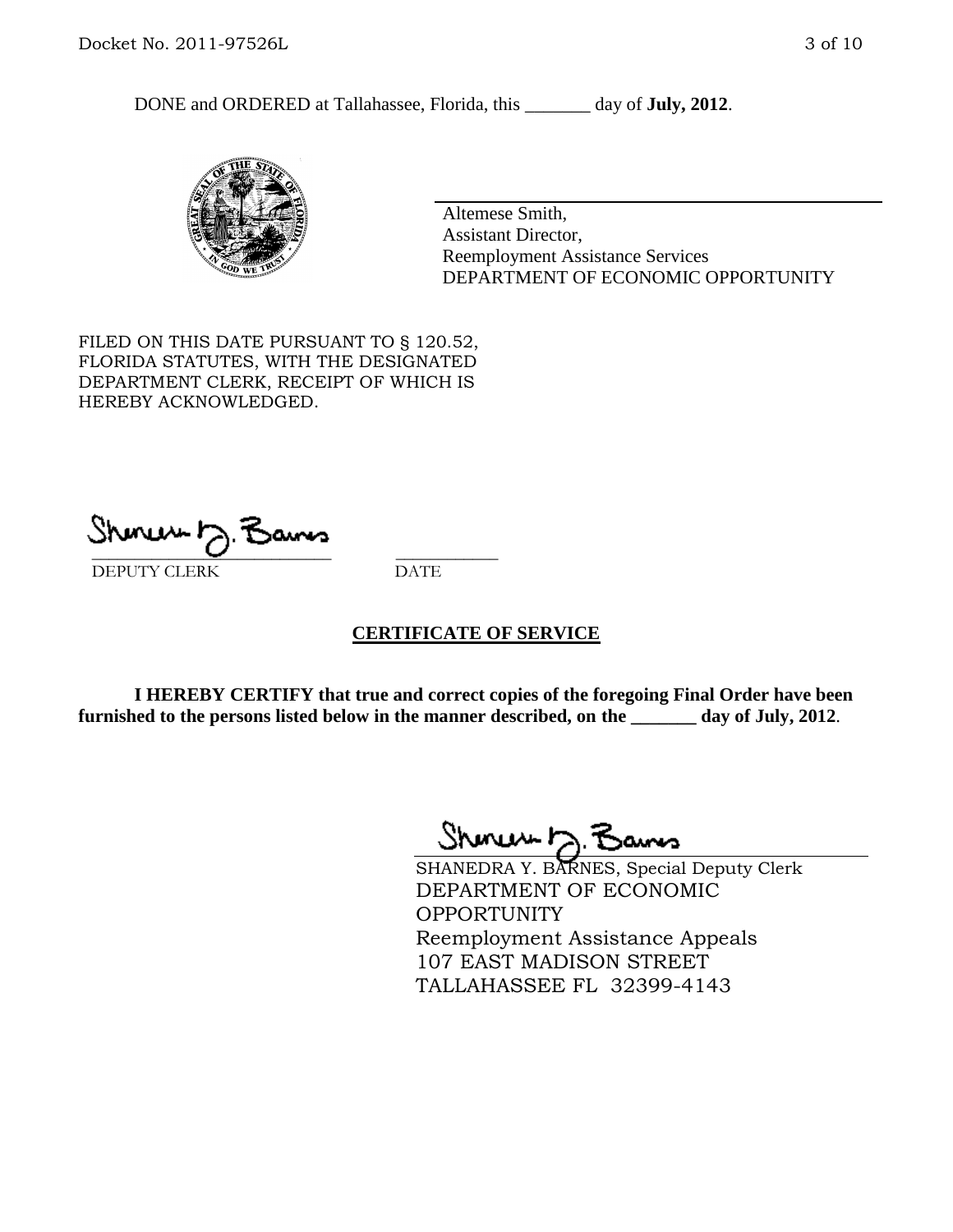By U.S. Mail:

SPOILED INC 7689 CARDINAL COURT WEST PALM BEACH FL 33412

KARIE MARSHALL 45950 E SUNRISE DR LEXINGTON PARK MD 20653

DEPARTMENT OF REVENUE ATTN: VANDA RAGANS - CCOC #1 4624 5050 WEST TENNESSEE STREET TALLAHASSEE FL 32399

DOR BLOCKED CLAIMS UNIT ATTENTION MYRA TAYLOR P O BOX 6417 TALLAHASSEE FL 32314-6417

ROGATINSKY & ASSOCIATES BEN ROGATINSKY 3113 STIRLING ROAD STE 103 FORT LAUDERDALE FL 33312

State of Florida DEPARTMENT OF ECONOMIC OPPORTUNITY c/o Department of Revenue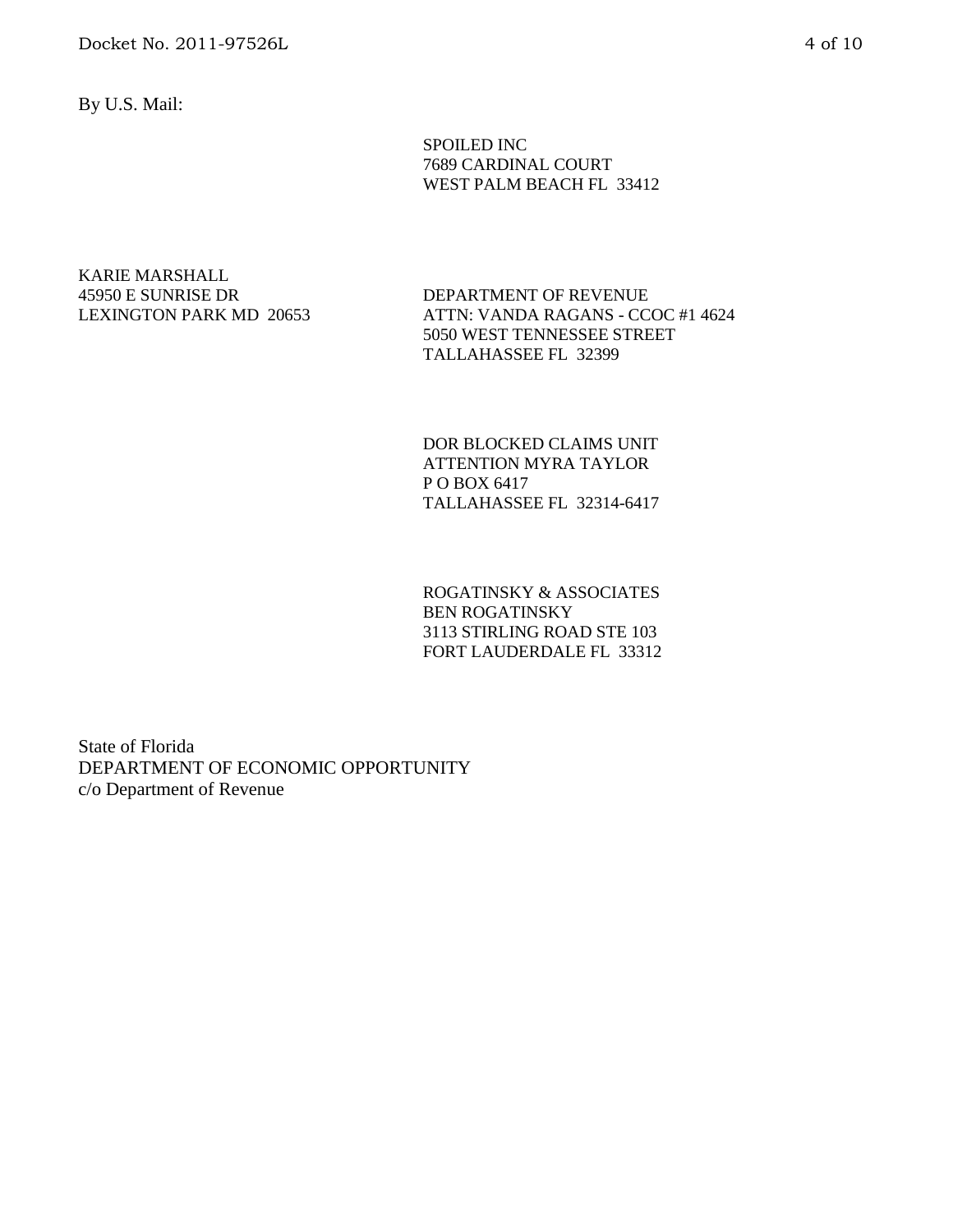## **DEPARTMENT OF ECONOMIC OPPORTUNITY Unemployment Compensation Appeals**

MSC 344 CALDWELL BUILDING 107 EAST MADISON STREET TALLAHASSEE FL 32399-4143

#### **PETITIONER:**

Employer Account No. - 2615513 SPOILED INC 7689 CARDINAL COURT WEST PALM BEACH FL 33412

#### **PROTEST OF LIABILITY DOCKET NO. 2011-97526L**

**RESPONDENT:** State of Florida DEPARTMENT OF ECONOMIC **OPPORTUNITY** c/o Department of Revenue

# **RECOMMENDED ORDER OF SPECIAL DEPUTY**

TO: Assistant Director, Interim Executive Director, Unemployment Compensation Services DEPARTMENT OF ECONOMIC OPPORTUNITY

This matter comes before the undersigned Special Deputy pursuant to the Petitioner's protest of the Respondent's determination dated March 16, 2011.

After due notice to the parties, a telephone hearing was held on June 4, 2012. The Petitioner, represented by its Public Accountant, appeared and testified. The Respondent, represented by a Department of Revenue Tax Specialist II, appeared and testified. The Joined Party appeared and testified.

The record of the case, including the recording of the hearing and any exhibits submitted in evidence, is herewith transmitted. Proposed Findings of Fact and Conclusions of Law were not received.

#### **Issue:**

Whether services performed for the Petitioner by the Joined Party constitute insured employment, and if so, the effective date of liability, pursuant to Section 443.036(19), 443.036(21); 443.1216, Florida Statutes.

NON-APPEARANCE: Whether there is good cause for proceeding with an additional hearing, pursuant to Florida Administrative Code Rule 73B-10.035(18).

## **Findings of Fact:**

1. The Petitioner is a corporation which was formed April 26, 2005. The Petitioner operated a hair salon until March 31, 2009, when the Petitioner sold the salon.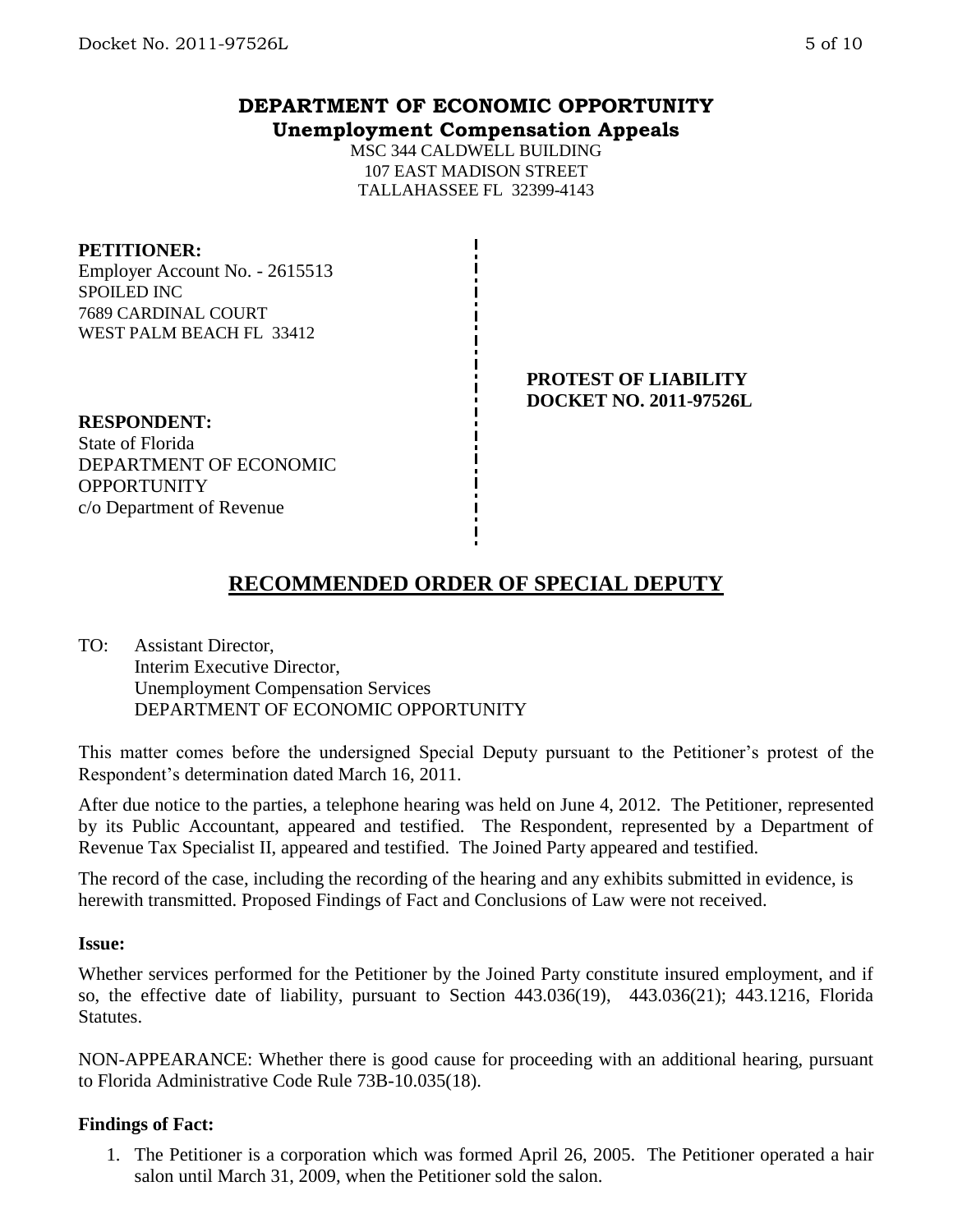- 2. The Petitioner hired the Joined Party to work at the front desk in August 2007. The Joined Party's duties included answering the telephone, scheduling appointments, and doing the books. The Petitioner trained the Joined Party how to answer the telephone and how to do the books.
- 3. There was no written agreement or contract between the Joined Party and the Petitioner.
- 4. The Joined Party did not have any investment in a business, did not have an occupational or business license, did not have business liability insurance, did not offer her services to the general public, and did not perform services for others.
- 5. The Petitioner provided the place of work, a desk, telephone, computer, and all of the supplies that were needed to perform the work. The Joined Party did not have any expenses in connection with the work.
- 6. The Joined Party had a regular work schedule which was determined by the Petitioner. The work schedule was Tuesday through Saturday from 9 AM until close. If the Joined Party was not able to work on a scheduled work day she was required to contact the Petitioner at least two hours before the start time to report the absence. The Joined Party was not allowed to hire others to perform the work for her.
- 7. The Joined Party was paid by the hour at a rate of pay determined by the Petitioner. The Joined Party was not required to punch a time clock or complete a time sheet. The Joined Party did not bill the Petitioner for her services. The Petitioner kept track of the hours worked by the Joined Party and paid the Joined Party on a weekly basis.
- 8. The Petitioner did not withhold any payroll taxes from the pay and did not provide any fringe benefits to the Joined Party. At the end of 2007, 2008, and 2009, the Petitioner reported the Joined Party's earnings on Form 1099-MISC as nonemployee compensation.
- 9. Either party could terminate the relationship at any time without incurring liability for breach of contract.
- 10. When the Petitioner sold the business on March 31, 2009, the Joined Party continued working for the company that purchased the business.
- 11. The Joined Party filed an initial claim for unemployment compensation benefits effective July 25, 2010. When the Joined Party did not receive credit for her earnings with the Petitioner a *Request for Reconsideration of Monetary Determination* was filed and an investigation was issued to the Department of Revenue to determine if the Joined Party performed services as an employee or as an independent contractor.
- 12. The Department of Revenue provided forms to be completed by the Joined Party and by the Petitioner. The Department of Revenue received the completed forms from the Joined Party but did not receive the completed forms from the Petitioner. On November 29, 2010, the Department of Revenue issued a determination holding that the Joined Party was the Petitioner's employee retroactive to January 1, 2009. Subsequently, the Department of Revenue received the completed forms from the Petitioner. Upon receipt of the additional information the Department of Revenue issued a re-determination on March 16, 2011, superseding the November 29, 2010, determination. The March 16, 2011, determination holds that the Joined Party was the Petitioner's employee retroactive to August 1, 2007. The Petitioner's Public Accountant filed a timely protest by mail postmarked March 24, 2011.
- 13. Pursuant to the Petitioner's protest a telephone hearing was scheduled to be held on April 10, 2012. At the scheduled time of the hearing the special deputy attempted to contact the Petitioner's Public Accountant at the telephone number shown on the Petitioner's letter of protest. There was no answer and the special deputy left two voice mail messages. On April 10, 2012, an order was issued recommending that the Petitioner's protest be dismissed for failure to prosecute the protest.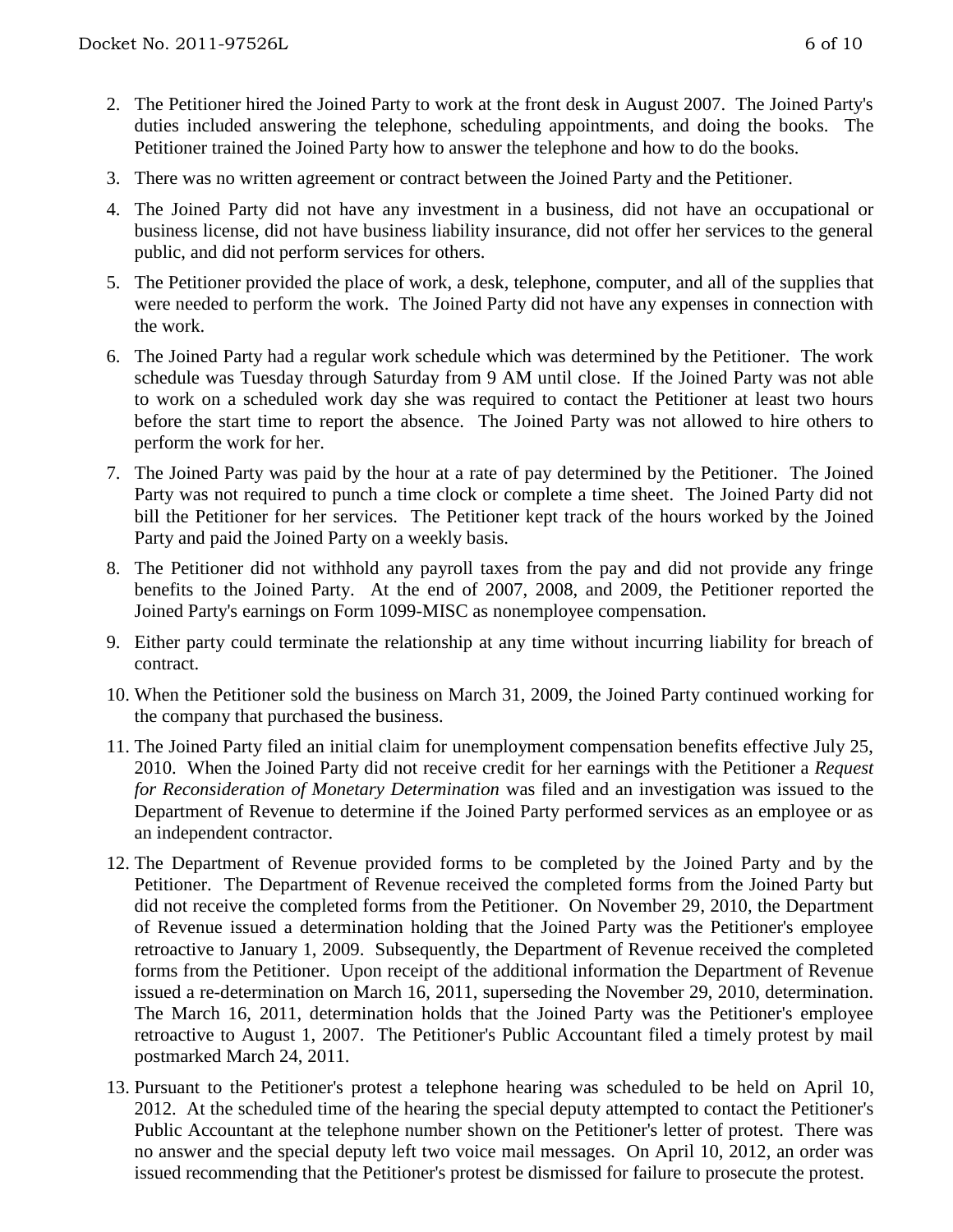14. The Public Accountant did not answer the telephone because the calls were not received due to a problem with a router. When the Public Accountant did not receive the call for the hearing the Petitioner requested rescheduling of the hearing by mail postmarked April 10, 2012.

### **Conclusions of Law:**

- 15. Rule 73B-10.035, Florida Administrative Code, provides:
	- (18) Request to Re-Open Proceedings. Upon written request of the Petitioner or upon the special deputy's own motion, the special deputy will for good cause rescind a Recommended Order to dismiss the case and reopen the proceedings. Upon written request of the Respondent or Joined Party, or upon the special deputy's own motion, the special deputy may for good cause rescind a Recommended Order and reopen the proceedings if the party did not appear at the most recently scheduled hearing and the special deputy entered a recommendation adverse to the party. The special deputy will have the authority to reopen an appeal under this rule provided that the request is filed or motion entered within the time limit permitted to file exceptions to the Recommended Order. A threshold issue to be decided at any hearing held to consider allowing the entry of evidence on the merits of a case will be whether good cause exists for a party's failure to attend the previous hearing. If good cause is found, the special deputy will proceed on the merits of the case. If good cause is not found, the Recommended Order will be reinstated.
- 16. Rule 73B-10.035(19)(c), Florida Administrative Code, provides that any party aggrieved by the Recommended Order may file written exceptions to the Director or the Director's designee within 15 days of the mailing date of the Recommended Order.
- 17. The Petitioner failed to participate in the April 10, 2012, hearing due to reasons beyond the Petitioner's control. The Petitioner's Public Accountant exercised due diligence by immediately requesting rescheduling of the hearing. Thus, good cause has been established.
- 18. The issue in this case, whether services performed for the Petitioner by the Joined Party constitute employment subject to the Florida Unemployment Compensation Law, is governed by Chapter 443, Florida Statutes. Section 443.1216(1)(a)2., Florida Statutes, provides that employment subject to the chapter includes service performed by individuals under the usual common law rules applicable in determining an employer-employee relationship.
- 19. The Supreme Court of the United States held that the term "usual common law rules" is to be used in a generic sense to mean the "standards developed by the courts through the years of adjudication." United States v. W.M. Webb, Inc., 397 U.S. 179 (1970).
- 20. The Supreme Court of Florida adopted and approved the tests in 1 Restatement of Law, Agency 2d Section 220 (1958), for use to determine if an employment relationship exists. See Cantor v. Cochran, 184 So.2d 173 (Fla. 1966); Miami Herald Publishing Co. v. Kendall, 88 So.2d 276 (Fla. 1956); Magarian v. Southern Fruit Distributors, 1 So.2d 858 (Fla. 1941); see also Kane Furniture Corp. v. R. Miranda, 506 So.2d 1061 (Fla. 2d DCA 1987). In Brayshaw v. Agency for Workforce Innovation, et al; 58 So.3d 301 (Fla. 1st DCA 2011) the court stated that the statute does not refer to other rules or factors for determining the employment relationship and, therefore, the Department is limited to applying only Florida common law in determining the nature of an employment relationship.
- 21. Restatement of Law is a publication, prepared under the auspices of the American Law Institute, which explains the meaning of the law with regard to various court rulings. The Restatement sets forth a nonexclusive list of factors that are to be considered when judging whether a relationship is an employment relationship or an independent contractor relationship.
- 22. 1 Restatement of Law, Agency 2d Section 220 (1958) provides: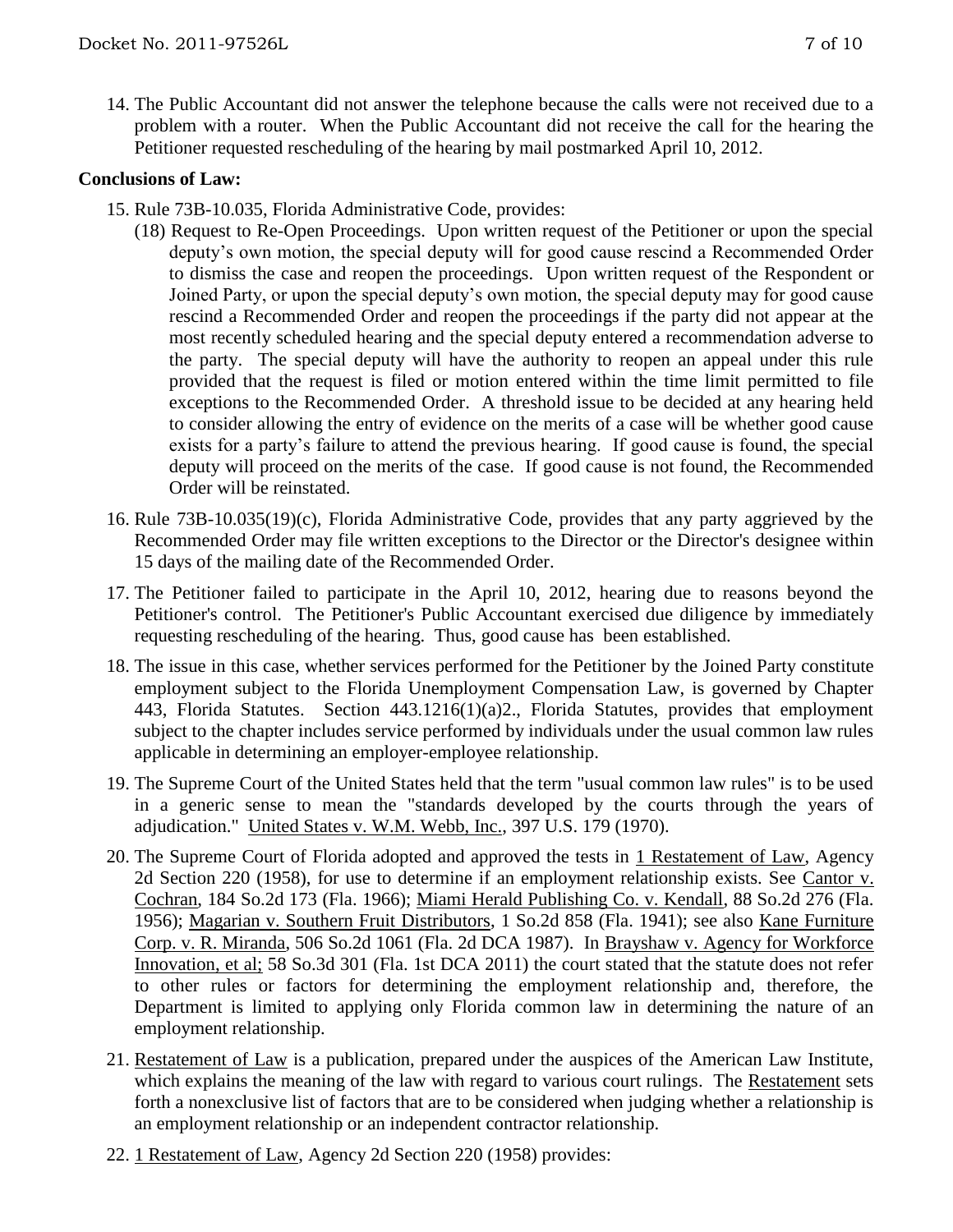- (1) A servant is a person employed to perform services for another and who, in the performance of the services, is subject to the other's control or right of control.
- (2) The following matters of fact, among others, are to be considered:
	- (a) the extent of control which, by the agreement, the business may exercise over the details of the work;
	- (b) whether or not the one employed is engaged in a distinct occupation or business;
	- (c) the kind of occupation, with reference to whether, in the locality, the work is usually done under the direction of the employer or by a specialist without supervision;
	- (d) the skill required in the particular occupation;
	- (e) whether the employer or the worker supplies the instrumentalities, tools, and the place of work for the person doing the work;
	- (f) the length of time for which the person is employed;
	- $(g)$  the method of payment, whether by the time or by the job;
	- (h) whether or not the work is a part of the regular business of the employer;
	- (i) whether or not the parties believe they are creating the relation of master and servant;
	- (j) whether the principal is or is not in business.
- 23. Comments in the Restatement explain that the word "servant" does not exclusively connote manual labor, and the word "employee" has largely replaced "servant" in statutes dealing with various aspects of the working relationship between two parties.
- 24. In Department of Health and Rehabilitative Services v. Department of Labor & Employment Security, 472 So.2d 1284 (Fla.  $1<sup>st</sup>$  DCA 1985) the court confirmed that the factors listed in the Restatement are the proper factors to be considered in determining whether an employer-employee relationship exists. However, in citing La Grande v. B&L Services, Inc., 432 So.2d 1364, 1366 (Fla.  $1<sup>st</sup> DCA$  1983), the court acknowledged that the question of whether a person is properly classified an employee or an independent contractor often can not be answered by reference to "hard and fast" rules, but rather must be addressed on a case-by-case basis.
- 25. In Keith v. News & Sun Sentinel Co., 667 So.2d 167 (Fla. 1995) the Court held that in determining the status of a working relationship, the agreement between the parties should be examined if there is one. In providing guidance on how to proceed absent an express agreement the Court stated "In the event that there is no express agreement and the intent of the parties can not be otherwise determined, courts must resort to a fact specific analysis under the Restatement based on the actual practice of the parties."
- 26. The Petitioner operated a hair salon. The Petitioner engaged the Joined Party to work in the salon as the front desk person to answer the telephone, schedule appointments, and to do the books. The Petitioner provided everything that was needed to perform the work and the Joined Party did not have any expenses in connection with the work. The work performed by the Joined Party was not separate and distinct from the Petitioner's business but was an integral and necessary part of the Petitioner's business. The Joined Party did not have a financial investment in a business, did not offer services to the general public, did not have business expenses, and was not at risk of suffering a financial loss from performing services.
- 27. The Petitioner controlled the Joined Party's days and hours of work and determined both the method of pay and the rate of pay. The Petitioner paid the Joined Party by time worked rather than by the job or based on production. The fact that the Petitioner chose not to withhold payroll taxes from the pay does not, standing alone, establish an independent contractor relationship.
- 28. The Joined Party's assigned duties included answering the telephone, scheduling appointments, and doing the books. Although the Petitioner provided some training to the Joined Party it was not shown that the duties required any skill or special knowledge. The greater the skill or special knowledge required to perform the work, the more likely the relationship will be found to be one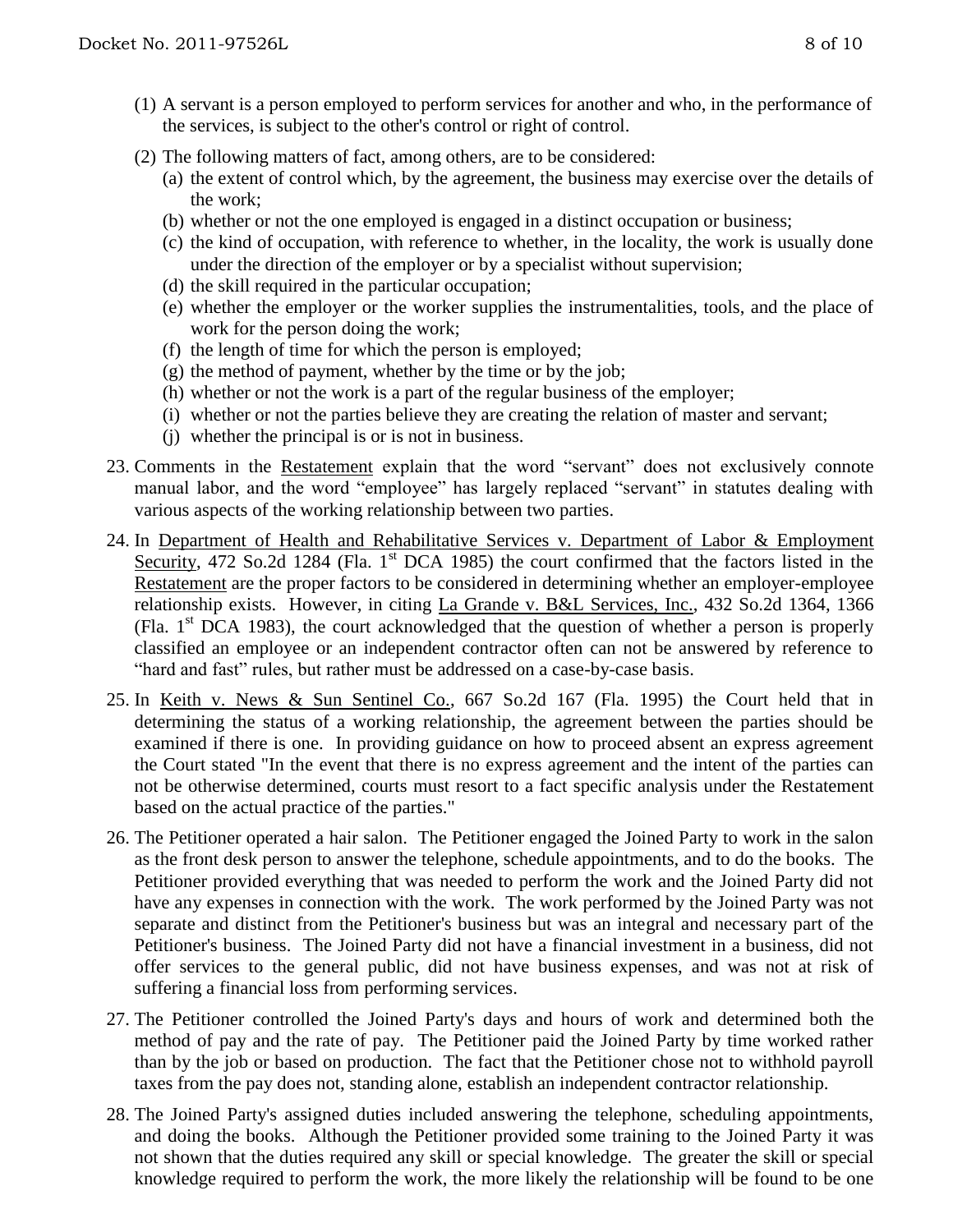of independent contractor. Florida Gulf Coast Symphony v. Florida Department of Labor & Employment Sec., 386 So.2d 259 (Fla. 2d DCA 1980)

- 29. The Joined Party performed services exclusively for the Petitioner for a period of almost two years before the Petitioner sold the business. Either party could terminate the relationship at any time without incurring liability for breach of contract. These facts reveal the existence of an at-will relationship of relative permanence, typical of an employer-employee relationship. In Cantor v. Cochran, 184 So.2d 173 (Fla. 1966), the court in quoting 1 Larson, Workmens' Compensation Law, Section 44.35 stated: "The power to fire is the power to control. The absolute right to terminate the relationship without liability is not consistent with the concept of independent contractor, under which the contractor should have the legal right to complete the project contracted for and to treat any attempt to prevent completion as a breach of contract."
- 30. The Petitioner determined what work was performed, when it was performed, where it was performed, and how it was performed. The Petitioner controlled the financial aspects of the relationship. Whether a worker is an employee or an independent contractor is determined by measuring the control exercised by the employer over the worker. If the control exercised extends to the manner in which a task is to be performed, then the worker is an employee rather than an independent contractor. In Cawthon v. Phillips Petroleum Co., 124 So 2d 517 (Fla. 2d DCA 1960) the court explained: Where the employee is merely subject to the control or direction of the employer as to the result to be procured, he is an independent contractor; if the employee is subject to the control of the employer as to the means to be used, then he is not an independent contractor.
- 31. It is concluded that the services performed for the Petitioner by the Joined Party constitute insured employment.

**Recommendation:** It is recommended that the determination dated March 16, 2011, be AFFIRMED. Respectfully submitted on June 7, 2012.



R. O. SMITH, Special Deputy Office of Appeals

A party aggrieved by the *Recommended Order* may file written exceptions to the Director at the address shown above within fifteen days of the mailing date of the *Recommended Order*. Any opposing party may file counter exceptions within ten days of the mailing of the original exceptions. A brief in opposition to counter exceptions may be filed within ten days of the mailing of the counter exceptions. Any party initiating such correspondence must send a copy of the correspondence to each party of record and indicate that copies were sent.

Una parte que se vea perjudicada por la *Orden Recomendada* puede registrar excepciones por escrito al Director Designado en la dirección que aparece arriba dentro de quince días a partir de la fecha del envío por correo de la *Orden Recomendada*. Cualquier contraparte puede registrar contra-excepciones dentro de los diez días a partir de la fecha de envió por correo de las excepciones originales. Un sumario en oposición a contra-excepciones puede ser registrado dentro de los diez días a partir de la fecha de envío por correo de las contra-excepciones. Cualquier parte que dé inicio a tal correspondencia debe enviarle una copia de tal correspondencia a cada parte contenida en el registro y señalar que copias fueron remitidas.

Yon pati ke *Lòd Rekòmande* a afekte ka prezante de eksklizyon alekri bay Direktè Adjwen an lan adrès ki parèt anlè a lan yon peryòd kenz jou apati de dat ke *Lòd Rekòmande* a te poste a. Nenpòt pati ki fè opozisyon ka prezante